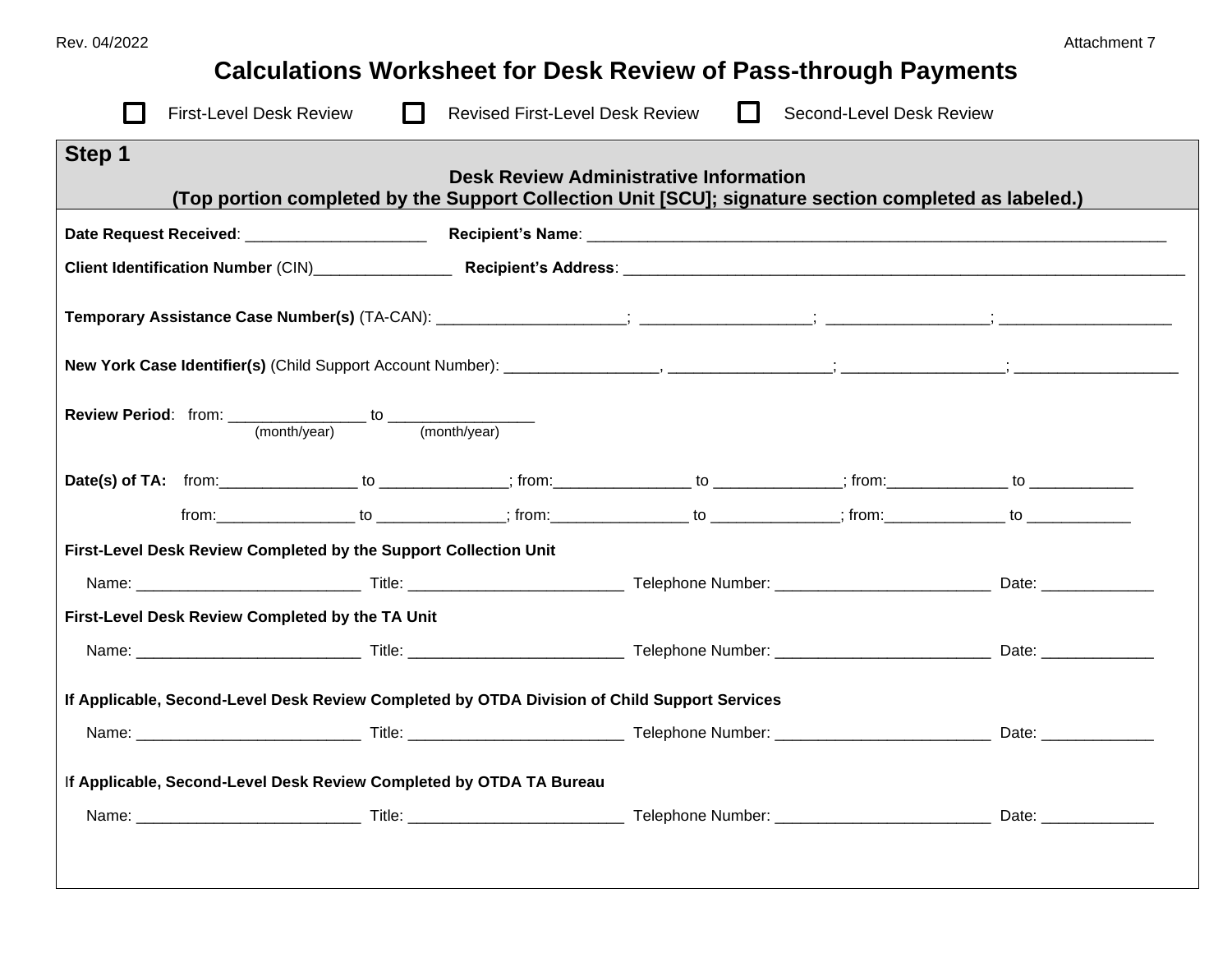Rev. 04/2022 Attachment 7

| <b>Step 2</b>                                                      |                                                                                                                                                      |  |                       |  |  | Page 1 of |  |  |
|--------------------------------------------------------------------|------------------------------------------------------------------------------------------------------------------------------------------------------|--|-----------------------|--|--|-----------|--|--|
| <b>Child Support Information</b>                                   |                                                                                                                                                      |  |                       |  |  |           |  |  |
| (to be completed by the SCU)<br>Month / Year                       |                                                                                                                                                      |  |                       |  |  |           |  |  |
|                                                                    | (List All Months of Review Period)                                                                                                                   |  |                       |  |  |           |  |  |
|                                                                    | 1. Factored Monthly Current Support                                                                                                                  |  |                       |  |  |           |  |  |
|                                                                    | Obligation                                                                                                                                           |  |                       |  |  |           |  |  |
|                                                                    | 2. Total Monthly Amount of Current                                                                                                                   |  |                       |  |  |           |  |  |
|                                                                    | Support Collected and Disbursed to<br>District                                                                                                       |  |                       |  |  |           |  |  |
| Step <sub>3</sub>                                                  |                                                                                                                                                      |  |                       |  |  |           |  |  |
|                                                                    |                                                                                                                                                      |  | <b>TA Information</b> |  |  |           |  |  |
| (to be completed by the TA Unit)                                   |                                                                                                                                                      |  |                       |  |  |           |  |  |
|                                                                    | 3. Enter Lesser Amount from Line 1 and<br>Line 2                                                                                                     |  |                       |  |  |           |  |  |
| 4.                                                                 | Maximum Pass-through Case may be                                                                                                                     |  |                       |  |  |           |  |  |
|                                                                    | Eligible for                                                                                                                                         |  |                       |  |  |           |  |  |
|                                                                    | (enter \$0.00, \$100.00 or \$200.00)                                                                                                                 |  |                       |  |  |           |  |  |
|                                                                    | 5. Enter Lesser Amount from Line 3 and                                                                                                               |  |                       |  |  |           |  |  |
|                                                                    | Line 4                                                                                                                                               |  |                       |  |  |           |  |  |
| 6.                                                                 | Pass-through Payment Previously Issued<br>(enter amount and date)                                                                                    |  |                       |  |  |           |  |  |
|                                                                    | 7. Subtract Line 6 from Line 5. This is the                                                                                                          |  |                       |  |  |           |  |  |
|                                                                    | Amount of Pass-through Owed to the                                                                                                                   |  |                       |  |  |           |  |  |
|                                                                    | Recipient                                                                                                                                            |  |                       |  |  |           |  |  |
| 8.                                                                 | Enter the total amount of all columns from Line 7. This is the amount of pass-through payment that is owed or was overpaid to the<br>Recipient       |  |                       |  |  |           |  |  |
| Step 4                                                             |                                                                                                                                                      |  |                       |  |  |           |  |  |
| <b>RESULTS OF FIRST-LEVEL DESK REVIEW OF PASS-THROUGH PAYMENTS</b> |                                                                                                                                                      |  |                       |  |  |           |  |  |
|                                                                    | (check one)<br>The correct amount of pass-through payments has been paid to the Recipient to date. No additional payments are owed to the Recipient. |  |                       |  |  |           |  |  |
|                                                                    |                                                                                                                                                      |  |                       |  |  |           |  |  |
|                                                                    | An additional pass-through payment is owed to the Recipient in the amount of                                                                         |  |                       |  |  |           |  |  |
|                                                                    | The Recipient has been paid too much in pass-through payments and owes                                                                               |  |                       |  |  |           |  |  |
|                                                                    | <b>Comments (SCU/TA Unit):</b>                                                                                                                       |  |                       |  |  |           |  |  |
|                                                                    |                                                                                                                                                      |  |                       |  |  |           |  |  |